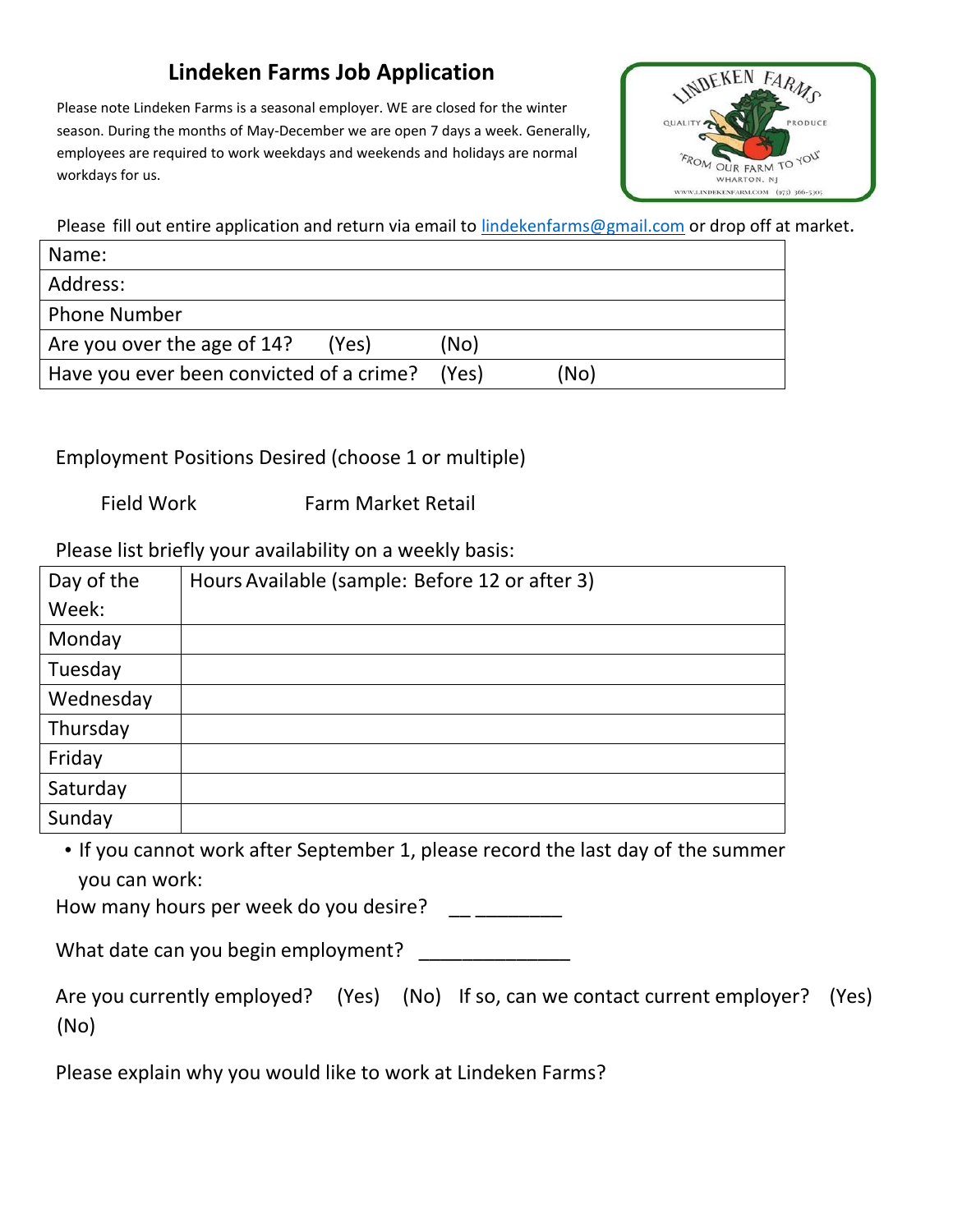## **Education**:

|                         | Name and    | Circle Last Year | Did you graduate? | Subject or |
|-------------------------|-------------|------------------|-------------------|------------|
|                         | Location of | Completed        |                   | Degree     |
|                         | School      |                  |                   | Received   |
| <b>High School</b>      |             |                  |                   |            |
|                         |             |                  |                   |            |
|                         |             |                  |                   |            |
| <b>College or Trade</b> |             |                  |                   |            |
| School                  |             |                  |                   |            |
|                         |             |                  |                   |            |
|                         |             |                  |                   |            |

## **Past Employment Experience: Please list your last three employers starting with**

## **the most recent.**

| Dates: Month | Name and   | Salary | Position | Reason for |
|--------------|------------|--------|----------|------------|
| and Year     | Address of |        |          | Leaving    |
|              | Employer   |        |          |            |
|              |            |        |          |            |
|              |            |        |          |            |
|              |            |        |          |            |
|              |            |        |          |            |
|              |            |        |          |            |
|              |            |        |          |            |
|              |            |        |          |            |
|              |            |        |          |            |
|              |            |        |          |            |
|              |            |        |          |            |

# **References:**

| <b>Name</b> | <b>Address and Phone Numbers</b> | How do you know this person? |
|-------------|----------------------------------|------------------------------|
|             |                                  |                              |
|             |                                  |                              |
|             |                                  |                              |